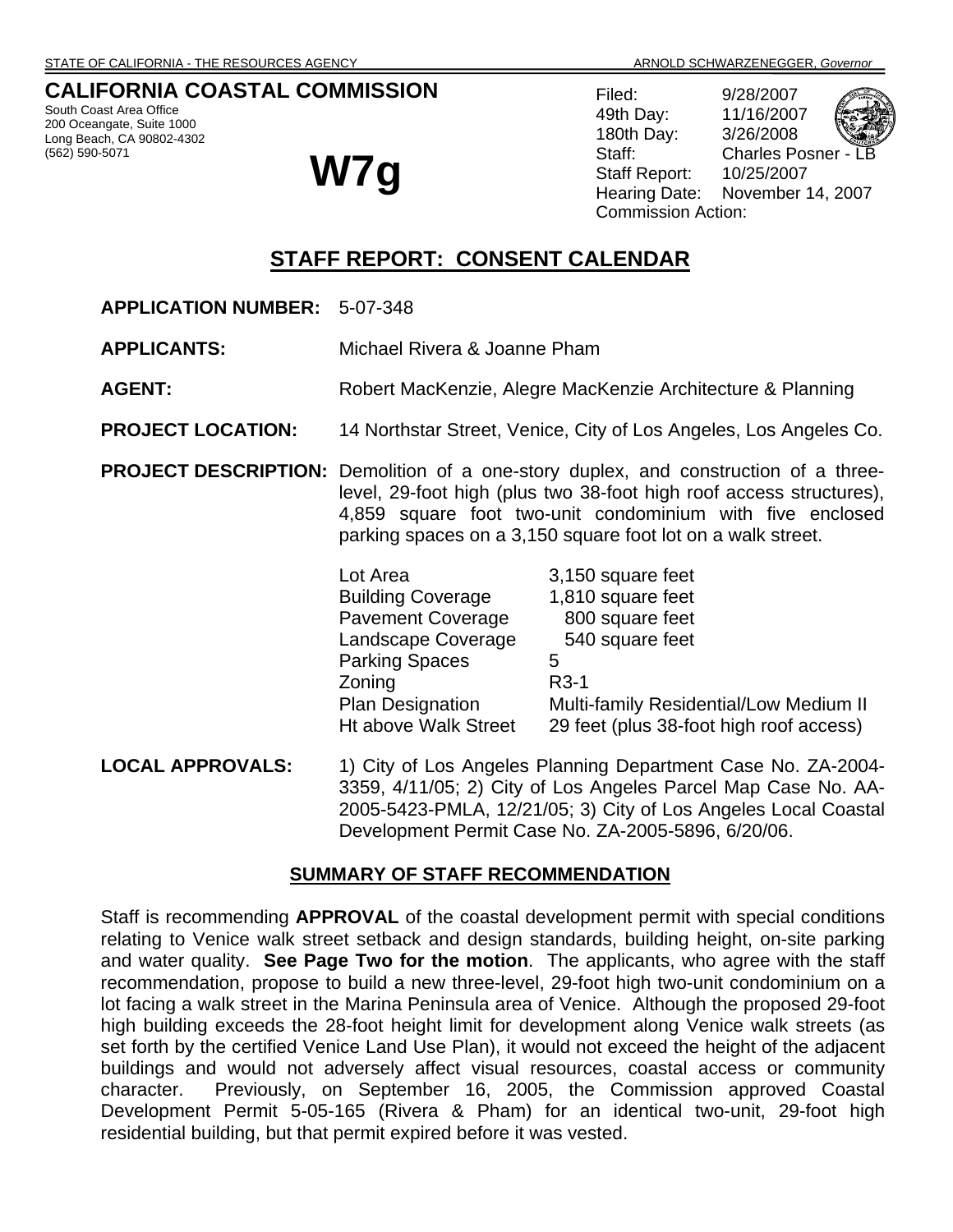The proposed project has received approval from the City of Los Angeles Planning Department and is consistent with the R3-1 zoning designation and the surrounding residential land uses. Adequate on-site parking is provided. Staff recommends that the Commission find that the proposed development, as conditioned, conforms with the Chapter 3 policies of the Coastal Act and previous Commission approvals, and will not prejudice the City's ability to prepare a Local Coastal Program (LCP).

### **SUBSTANTIVE FILE DOCUMENTS:**

- 1. Certified Land Use Plan for Venice, City of Los Angeles, 6/14/01.
- 2. Venice Specific Plan, City of Los Angeles Ordinance No. 172897.
- 3. Coastal Development Permit A5-VEN-01-392/5-01-349 (King).
- 4. Coastal Development Permit 5-01-131 (Smith: 25 Dudley Avenue).
- 5. Coastal Development Permit 5-02-353 (Lowenstein: 21 Reef Street).
- 6. Coastal Development Permit 5-05-076 (Roddy: 25 Quarterdeck Street).
- 7. Coastal Development Permit 5-05-165 (Rivera & Pham: 14 Northstar Street).

### **STAFF RECOMMENDATION:**

The staff recommends that the Commission adopt the following resolution to **APPROVE** the coastal development permit application with special conditions:

#### **MOTION:** *"I move that the Commission approve the coastal development permit applications included on the consent calendar in accordance with the staff recommendations."*

Staff recommends a **YES** vote. Passage of this motion will result in approval of all the permits included on the consent calendar. An affirmative vote by a majority of the Commissioners present is needed to pass the motion.

### **I. Resolution: Approval with Conditions**

 The Commission hereby **APPROVES** a coastal development permit for the proposed development and adopts the findings set forth below on grounds that the development as conditioned will be in conformity with the policies of Chapter 3 of the Coastal Act and will not prejudice the ability of the local government having jurisdiction over the area to prepare a Local Coastal Program conforming to the provisions of Chapter 3 of the Coastal Act. Approval of the permit complies with the California Environmental Quality Act because either 1) feasible mitigation measures and/or alternatives have been incorporated to substantially lessen any significant adverse effects of the development on the environment, or 2) there are no further feasible mitigation measures or alternatives that would substantially lessen any significant adverse impacts of the development on the environment.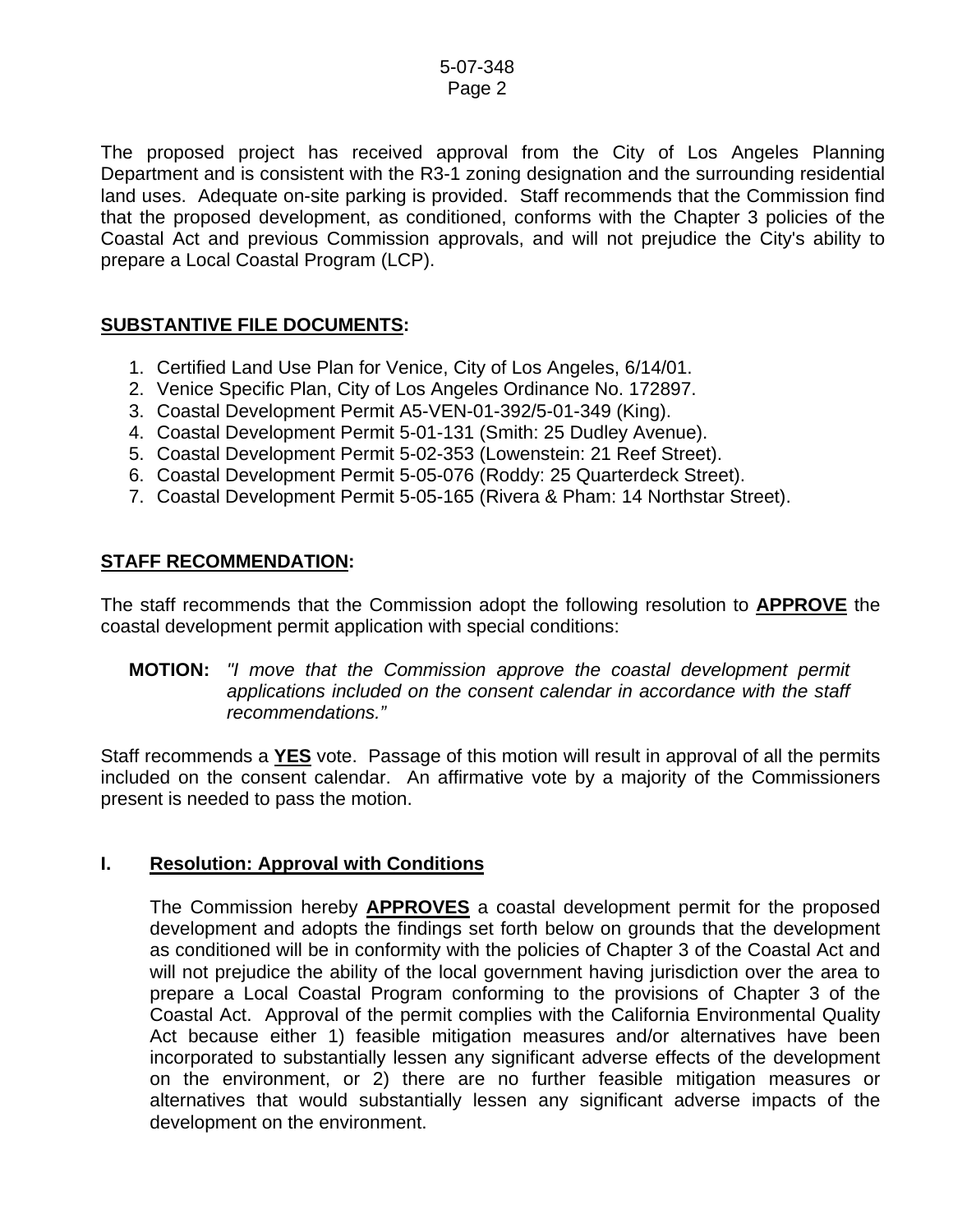### **II. Standard Conditions**

- 1. Notice of Receipt and Acknowledgment. The permit is not valid and development shall not commence until a copy of the permit, signed by the permittee or authorized agent, acknowledging receipt of the permit and acceptance of the terms and conditions, is returned to the Commission office.
- 2. Expiration. If development has not commenced, the permit will expire two years from the date this permit is reported to the Commission. Development shall be pursued in a diligent manner and completed in a reasonable period of time. Application for extension of the permit must be made prior to the expiration date.
- 3. Interpretation. Any questions of intent or interpretation of any condition will be resolved by the Executive Director or the Commission.
- 4. Assignment. The permit may be assigned to any qualified person, provided assignee files with the Commission an affidavit accepting all terms and conditions of the permit.
- 5. Terms and Conditions Run with the Land. These terms and conditions shall be perpetual, and it is the intention of the Commission and the permittee to bind all future owners and possessors of the subject property to the terms and conditions.

#### **III. Special Conditions**

#### 1. Compliance with the Venice Walk Street Setback, Design and Parking Standards

 Coastal Development Permit 5-07-348 approves the demolition of a one-story duplex, and construction of a three-level, 29-foot high two-unit condominium building (with two 38-foot high roof access structures). All development must occur in strict compliance with the proposal as set forth in the application, subject to any special conditions. As proposed by the applicants, the approved development shall be constructed in conformance with the following Venice Walk Street Setback and Design Requirements:

- a) Building Setback. In order to maintain an open and visible access corridor and to enhance visual quality, all balconies and other portions of the structure (except for ground level decks and porches that do not exceed 30 inches in height above the elevation of the walk street sidewalk) shall be set back at least 12.5 feet from the Northstar Street right-of-way, **as shown on Exhibit #4 of the 10/25/07 staff report**.
- b) Building Design. In order to enhance visual quality and community character, the side of the building facing the Northstar Street walk street shall be designed and constructed with a varied and articulated façade that provides visual interest to pedestrians (e.g. with porches, bays and/or balconies), with frequent windows and the primary ground floor entrance for the residence facing the walk street, **as shown on Exhibit #7 of the 10/25/07 staff report**.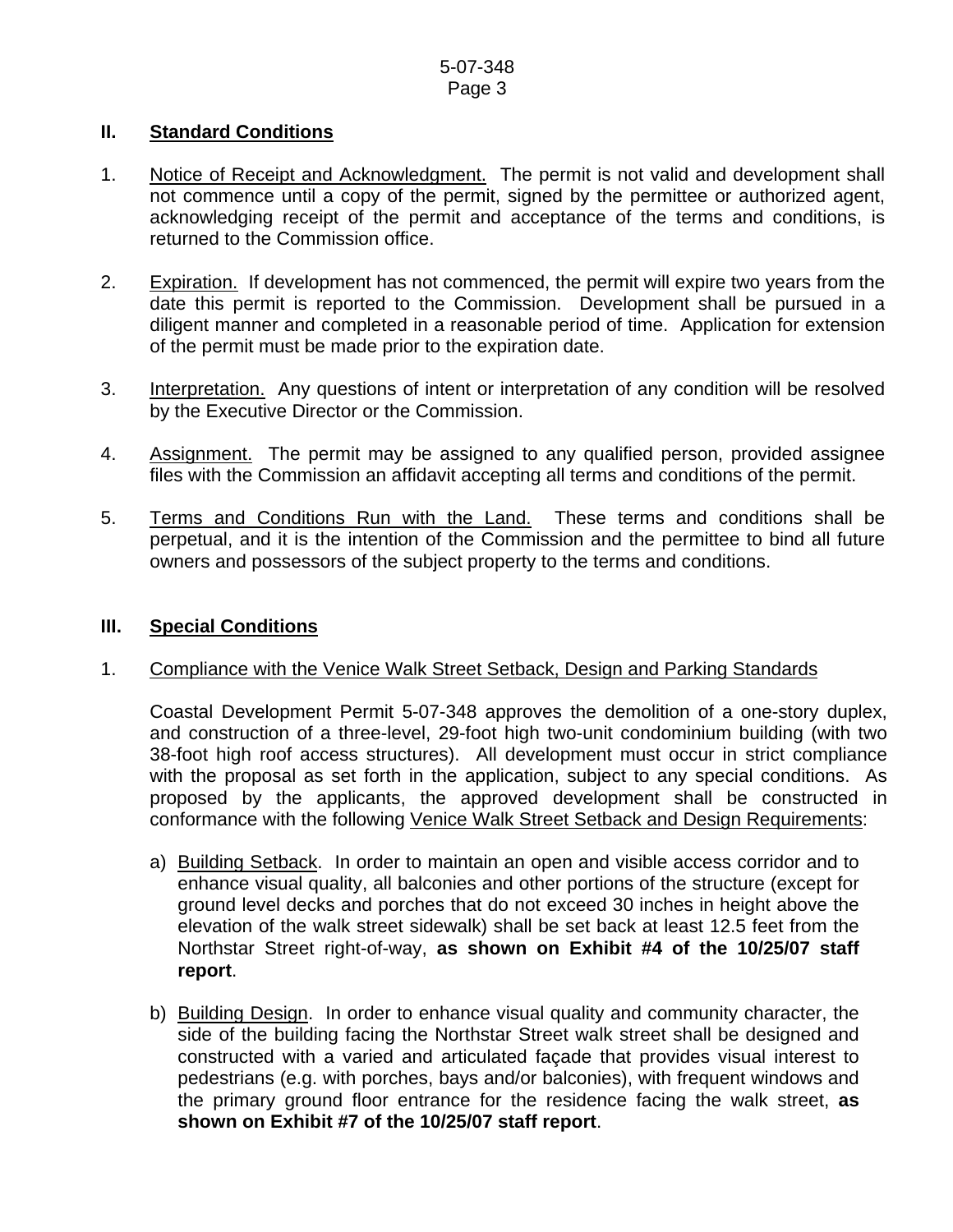- c) Landscaping. In order to enhance visual quality and to preserve the water quality, the building setback area required by part a) above shall be maintained as a permeable yard area (except for a minimal paved walkway to the building entrance) landscaped with non-invasive and low water use plants identified by California Department of Water Resources (See: [http://www.owue.water.ca.gov/docs/wucols00.pdf\)](http://www.owue.water.ca.gov/docs/wucols00.pdf). Vegetated landscaped areas shall only consist of native plants or non-native drought tolerant plants, which are non-invasive. No plant species listed as problematic and/or invasive by the California Native Plant Society ([http://www.CNPS.org/](http://www.cnps.org/)), the California Invasive Plant Council (formerly the California Exotic Pest Plant Council) ([http://www.cal](http://www.cal-ipc.org/)[ipc.org/\)](http://www.cal-ipc.org/), or as may be identified from time to time by the State of California shall be employed or allowed to naturalize or persist on the site. No plant species listed as a "noxious weed" by the State of California or the U.S. Federal Government shall be utilized within the property.
- d) Northstar Street Right-of-Way. In order to enhance visual quality, prevent vehicular access, and to provide a transitional zone between a public walkway in the center of Northstar Street and the private dwelling, the area situated between the Northstar Street walkway and the permittees' property line (i.e., within the Northstar Street right-of-way) shall be maintained as a permeable yard area (except for a minimal paved walkway to the building entrance) landscaped with non-invasive and low water use plants and enclosed within a 42-inch high decorative fence (e.g. split rail, picket or rustic). Private parking on the right-ofway is not permitted. The permittee and the proposed development shall not interfere with public pedestrian access to and along a public walkway in center of the Northstar Street right-of-way.

Any proposed change or deviation from the approved plans, including change in the number of residential units, change to parking supply or change in use, shall be submitted to the Executive Director to determine whether an amendment to this permit is necessary pursuant to the requirements of the Coastal Act and the California Code of Regulations. No changes to the approved plans shall occur without a Commission amendment to this coastal development permit unless the Executive Director determines that no amendment is required.

#### 2. Building Height

The maximum height of the structure shall not exceed 29 feet above the centerline of the fronting right-of-way (Northstar Street), except for two roof access structures (stairway enclosures, each with a footprint not exceeding one hundred square feet), which shall not exceed 38 feet in height. Chimneys, exhaust ducts, ventilation shafts and other similar devices essential for building function are limited to 34 feet above the centerline of the fronting right-of-way.

#### 3. On-site Parking

A minimum of five (5) parking spaces shall be provided and maintained on the site to serve the approved two-unit condominium. Vehicular access to the site shall be taken only from the rear alley and Speedway (not Northstar Street).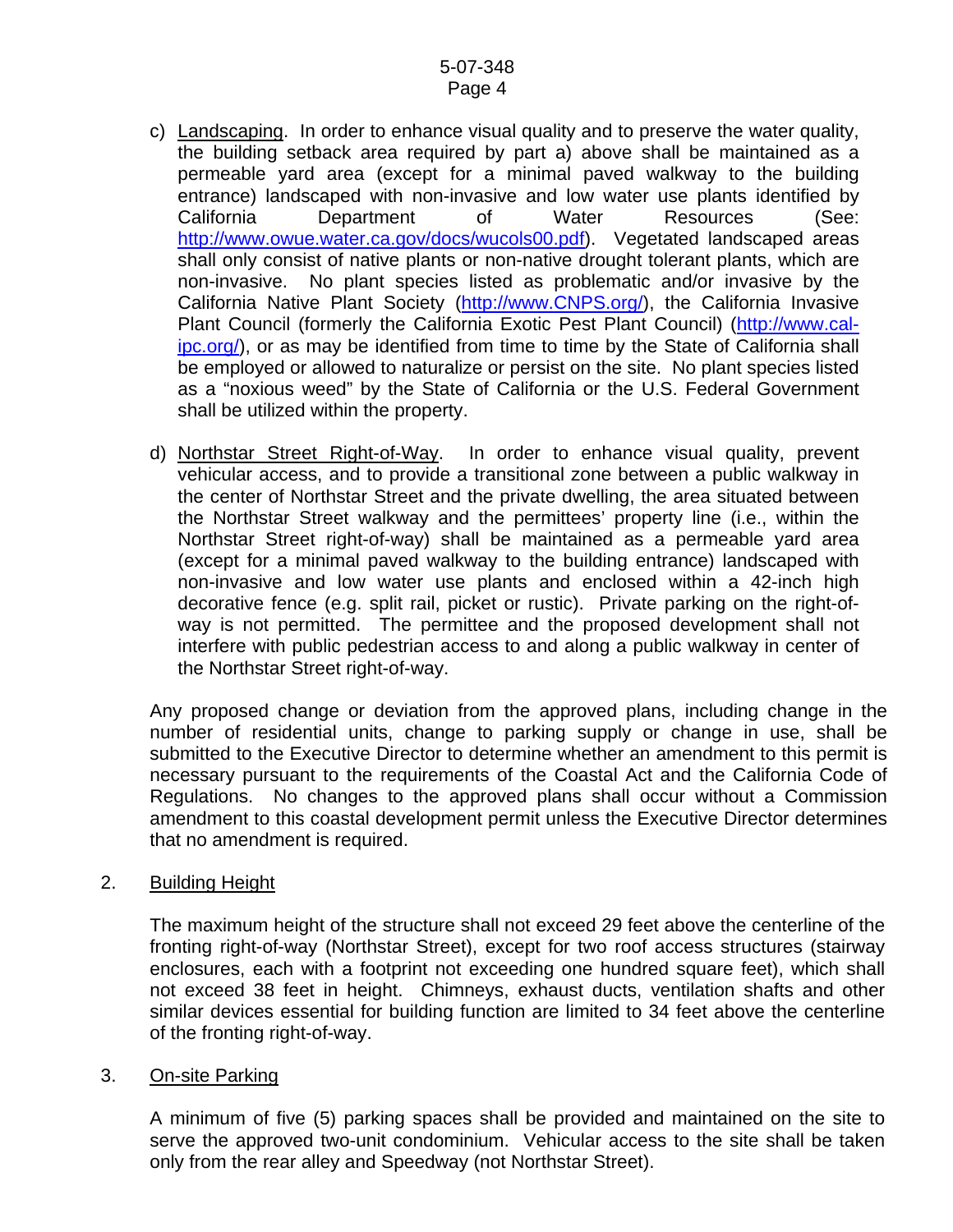### 4. Construction Responsibilities and Debris Removal

By acceptance of this permit, the applicant agrees that the permitted development shall be conducted in a manner that protects water quality pursuant to the implementation of the following (BMPs) Best Management Practices.

- a) No construction materials, equipment, debris, or waste will be placed or stored where it may be subject to wind or rain erosion and dispersion.
- b) Any and all demolition/construction material shall be removed from the site within ten days of completion of demolition/construction and disposed of at an appropriate location. If the disposal site is located within the coastal zone, a coastal development permit or an amendment to this permit shall be required before disposal can take place.
- c) Erosion control/sedimentation Best Management Practices (BMPs) shall be used to control sedimentation impacts to coastal waters during construction. BMPs shall include, but are not limited to: placement of sand bags around drainage inlets to prevent runoff/sediment transport into the sea.
- d) Any spills of construction equipment fluids or other hazardous materials shall be immediately contained on-site and disposed of in an environmentally safe manner as soon as possible.
- e) Washout from concrete trucks shall be disposed of at a location not subject to runoff and more than fifty feet away from all stormdrains, open ditches and surface waters.
- f) All trash generated by construction activities within the project area shall be disposed of at the end of each day, or as soon as possible.
- g) All grading and excavation areas shall be properly covered and sandbags and/or ditches shall be used to prevent runoff from leaving the site, and measures to control erosion must be implemented at the end of each day's work.

### **IV. Findings and Declarations**

The Commission hereby finds and declares:

### **A. Project Description**

The applicants propose to demolish an existing one-story 1920s-era duplex, and construct a 29-foot high, 4,859 square foot two-unit condominium building on a lot fronting Northstar Street in the Marina Peninsula area of Venice (Exhibit #2). The 3,150 square foot project site is located one block inland of the beach (Exhibit #3). Northstar Street is a forty-foot wide City right-of-way that the certified Venice Land Use Plan (LUP) designates as a walk street (i.e.,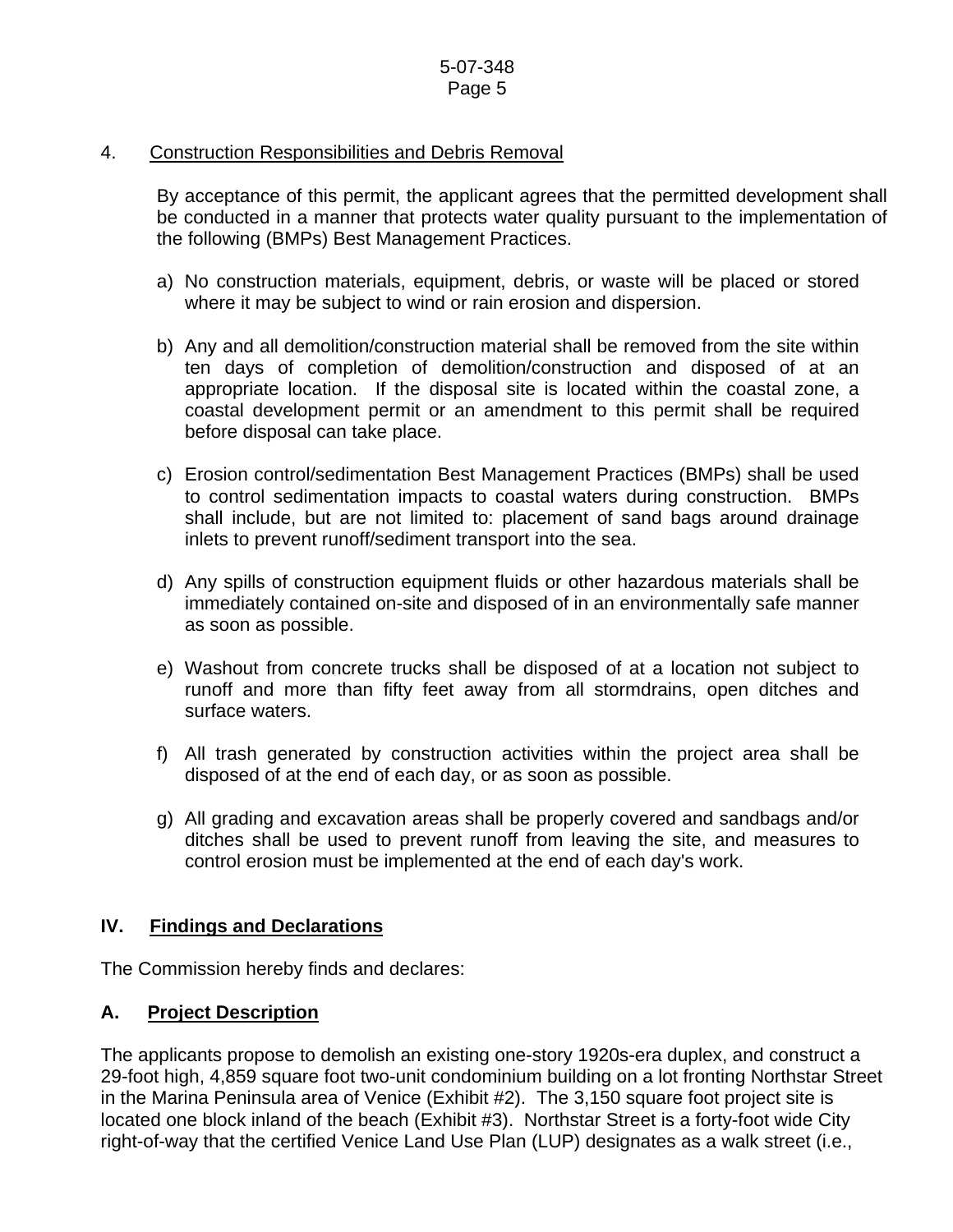closed to vehicular access). The immediate neighborhood is comprised of a variety of old and new multi-unit residential structures that vary in height between 35 and fifty feet.

The proposed structure has three levels and a roof deck, with a two garages (for five cars) on the ground floor (Exhibit #5). The rear and side alleys provide vehicular access to the two proposed garages (Exhibit #4). Two 38-foot high, one hundred square foot roof access structures would provide access to the proposed roof deck. The front of the proposed building would be set back fifteen feet from the Northstar Street right-of-way, but the second and third level balconies would encroach 2.5-feet into the fifteen-foot deep front yard setback (Exhibit #4). The applicants have agreed to maintain front yard setback area and a portion of the fronting right-of-way as a landscaped and permeable yard area as required by the certified Venice LUP.

The proposed project has been approved by the City of Los Angeles Planning Department and is consistent with the R3-1 zoning designation and the surrounding residential land uses. The City of Los Angeles Housing Department determined that no affordable housing units currently exist on the project site. The proposed project conforms to the Commission's density limit for the site and adequate on-site parking is provided. The proposed project incorporates best management practices (BMPs) to improve water quality in the watershed, including the minimization of impervious surfaces on the project site (approximately one thousand square feet of permeable landscaped area will be maintained on the project site, which includes part of the Northstar Street right-of-way).

### **B. Project Background**

Previously, on September 16, 2005, the Commission approved Coastal Development Permit 5- 05-165 (Rivera & Pham) for an identical two-unit, 29-foot high residential building, but that permit expired before it was vested.

The proposed project has also been reviewed and approved by the City of Los Angeles Planning Department. On April 11, 2005, the City Planning Commission granted the applicants a Project Permit Adjustment that would allow the height of the proposed structure to reach 29 feet above the elevation of Northstar Street, instead of 28 feet which is the height limit set forth by the Venice Specific Plan (and the certified Venice LUP) for development along walk streets (Exhibit #2). In approving the Project Permit Adjustment, the Zoning Administrator determined that granting the additional one-foot in building height would not have any detrimental effect on surrounding properties and would not set a bad precedent because the proposed 29-foot high building would be lower in elevation than all of the other structures along both sides of Northstar Street. The City noted that all of the buildings on Northstar Street have heights above 35 feet. No one is on record objecting to the City's granting of the adjustment for the limited height exception.

On December 21, 2005, the City of Los Angeles Planning Department approved the Parcel Map necessary to create two condominium units in the building (Case No. AA-2005-5423- PMLA). On June 20, 2006, the City of Los Angeles Planning Department approved a local coastal development permit for the proposed project (Local Coastal Development Permit Case No. ZA-2005-5896).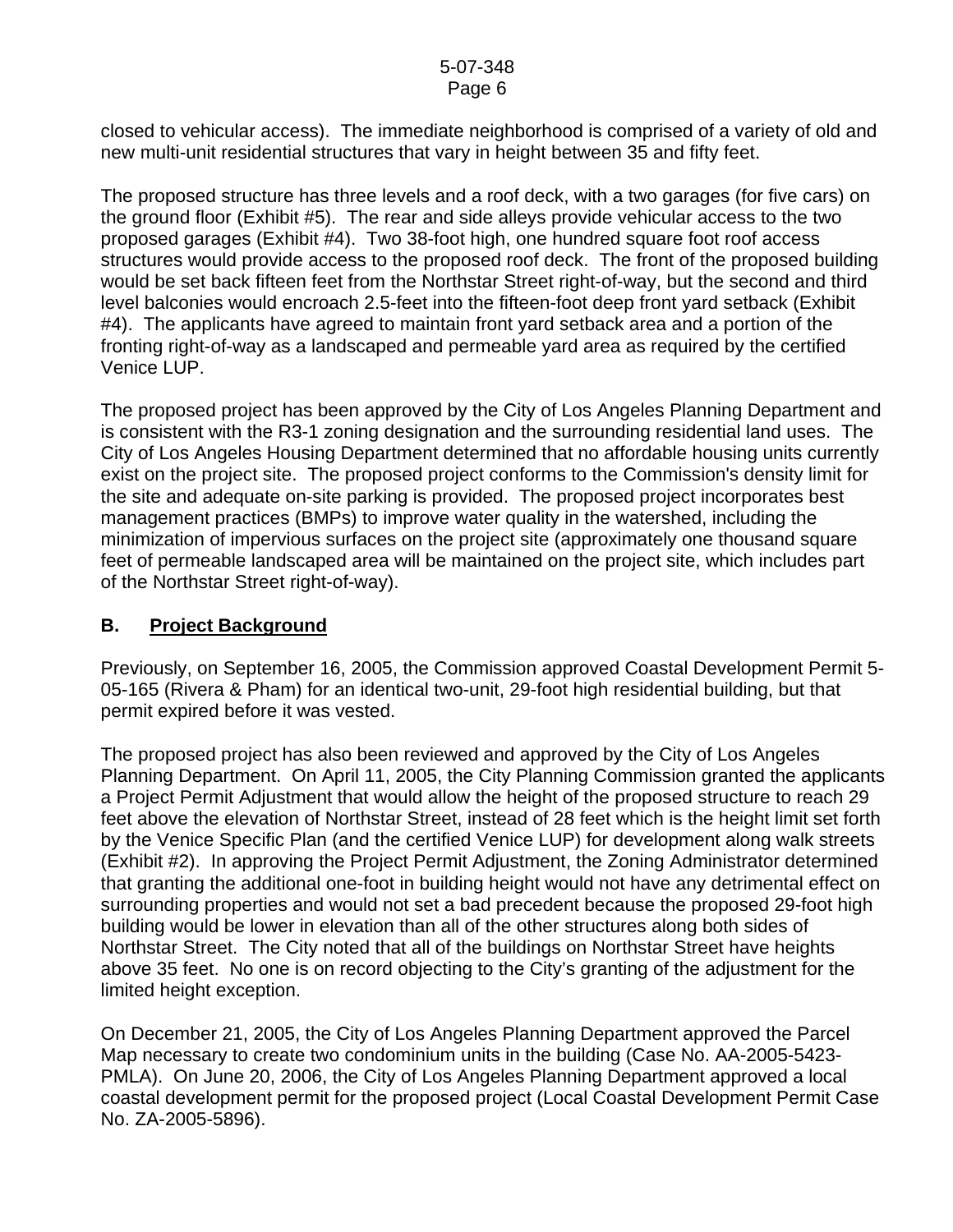The applicants are now requesting Commission approval of the "dual" coastal development permit that is necessary to undertake the proposed development within three hundred feet of the beach.<sup>[1](#page-6-0)</sup> The Commission has recognized in both prior permit and appeal decisions that the Marina Peninsula area of Venice, where the proposed project is located, is a unique coastal community. In 1980, the Commission adopted the Regional Interpretive Guidelines for Los Angeles County which included specific building standards for the various Venice neighborhoods, including the Marina Peninsula neighborhood. These building standards, which apply primarily to density, building height and parking, reflect conditions imposed in a series of permits heard prior to 1980. The Commission has consistently applied these density, height and parking standards to development in the Venice coastal zone in order to protect public access to the beach and to preserve the special character of the community and its historic walk streets.

On June 14, 2001, the Commission certified the City of Los Angeles Land Use Plan (LUP) for Venice. The certified Venice LUP maintains the City's and Coastal Commission's previous density limits and parking standards for the Marina Peninsula area of Venice. The certified LUP also maintained the previous 35-foot height limit for the Marina Peninsula area of Venice, except on the Marina Peninsula's walk streets where the height limit was reduced from 35 to 28 feet. This project is on a walk street where the height limit was lowered to 28 feet. Formerly, the height limit for development on the walk streets was the same as the general height limit for each Venice neighborhood. The policies and building standards contained in the certified Venice LUP reflect the Commission's prior actions in the area, the Commission's 1980 Interpretive Guidelines, and the existing character of each Venice neighborhood.

### **Certified Venice LUP Policies**

The Commission adopted the following policy as part of the certified Venice LUP in order to regulate residential development on lots in the Marina Peninsula area of Venice that have been designated with the *Multi-Family Residential - Low Medium II* land use designation. The following policy language applies to the project site.

Venice Land Use Plan Policy I.A.7.c states:

*• Policy I. A. 7. Multi-Family Residential - Low Medium II Density. Accommodate the development of multi-family dwelling units in the areas designated as "Multiple Family Residential" and "Low Medium II Density" on the Venice Coastal*  Land Use Plan (Exhibits 9 through 12). Such development shall comply with the *density and development standards set forth in this LUP.* 

### *c. Marina Peninsula*

*Use: Two units per lot, duplexes and multi-family structures* 

<span id="page-6-0"></span> $\overline{a}$ 1 Within the areas specified in Section 30601, which is known in the City of Los Angeles permit program as the *Dual Permit Jurisdiction* area, the Coastal Act requires that any development which receives a local coastal development permit also obtain a second (or "dual") coastal development permit from the Coastal Commission. For projects located inland of the areas identified in Section 30601 (i.e., projects in the *Single Permit Jurisdiction*), the City of Los Angeles local coastal development permit is the only coastal development permit required.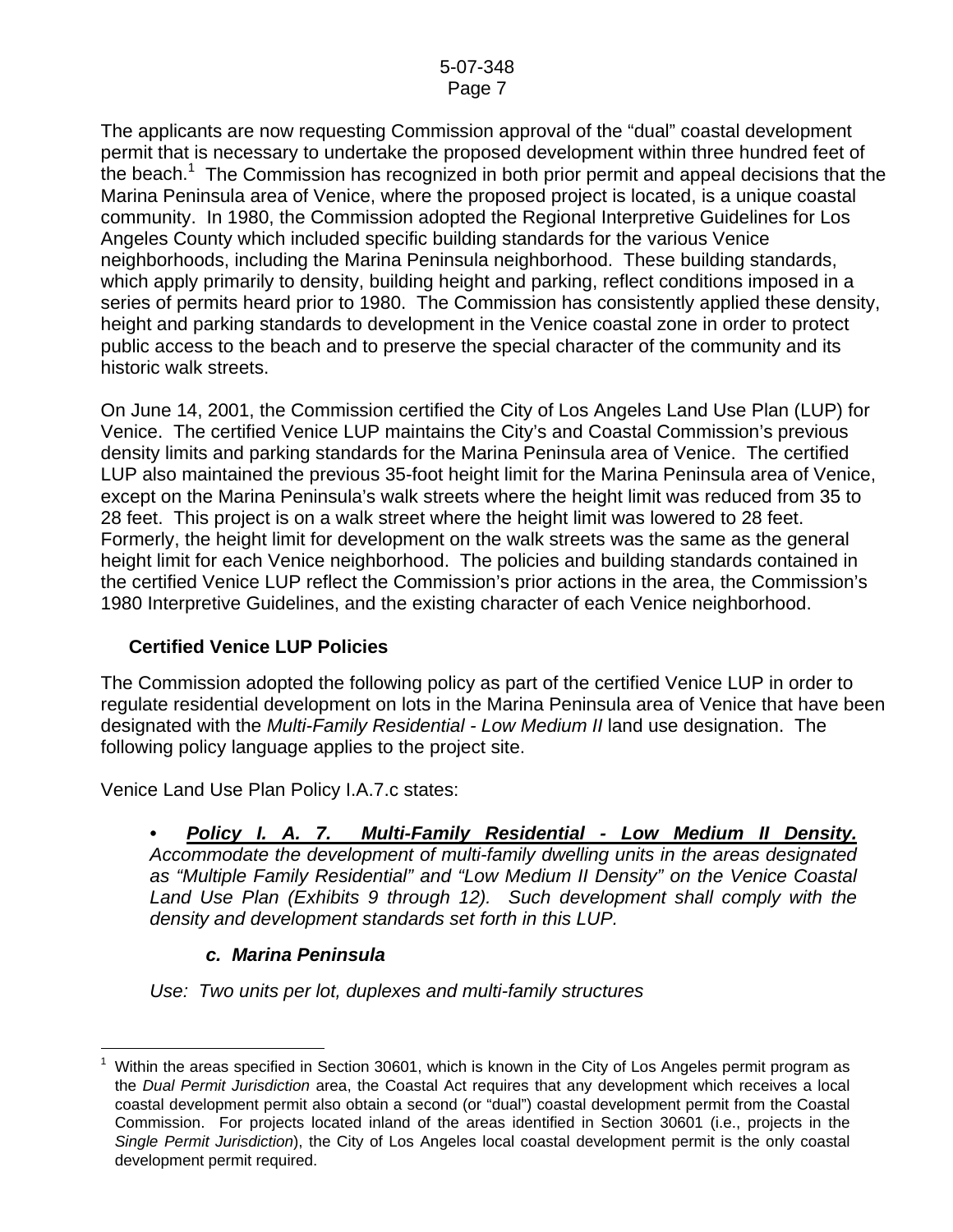*Density: One unit per 1,200 square feet of lot area. Lots smaller than 4,000 square feet are limited to a maximum density of two units per lot.* 

*Yards: Yards shall be required in order to accommodate the need for fire safety, open space, permeable land area for on-site percolation of stormwater, and on-site recreation consistent with the existing scale and character of the neighborhood.* 

*Height: Not to exceed 35 feet. Structures located along walk streets are limited to a maximum height of 28 feet (See LUP Policy I.A.1 and LUP Height Exhibits 13-16).* 

# **LUP Walk Street Design Standards**

The certified Venice LUP also contains specific building design standards that have been designed and adopted in order to preserve the unique character of the Venice walk streets.

Policies II.C.7, II.C.10 and II.C.11 of the certified Venice LUP state:

*• Policy II. C. 7. Walk Streets. Designated walk streets shall be preserved and maintained at their present widths for public pedestrian access to the shoreline and other areas of interest and to preserve views along and from the public right-of-way. Vehicular access on walk streets shall be restricted to emergency vehicles. The minimum width of the pedestrian path shall be 10-12 feet in the North Venice and Peninsula areas and 4½ feet in the Milwood area. The remaining public right-of-way shall be limited to grade level uses including landscaping, patios, gardens and decks.* 

(Staff note: Only a portion the lists of walk streets contained in LUP Policy II.C.7 are listed here).

*The following streets are designated as walk streets (as shown on LUP Exhibit 19):* 

*West of Pacific Avenue and east of Speedway:* 

- 
- *a. Ozone Avenue i. Jib Street*
- *b. Clubhouse Avenue j. Ketch Street c. Nineteenth Avenue k. Mast Street*
- 
- *e. Twenty-fifth Avenue m. Outrigger Street*
- 
- 
- *h. Ironsides Street p. Voyage Street*
- 
- 
- 
- d. Twentieth Avenue **l. Northstar Street** (emphasis added)
	-
- *f. Eastwind Street n. Quarterdeck Street*
- *g. Fleet Street o. Union Jack Street* 
	-

*West of Pacific Avenue and east of Ocean Front Walk:* 

- *a. Twenty-fourth Avenue j. Galleon Street*
- *b. Twenty-sixth Avenue k. Mast Street*
- *c. Twenty-seventh Avenue l. Outrigger Street*
- *d. Twenty-eighth Avenue m. Privateer Street*
- *e. Thirtieth Avenue n. Reef Street*
- *f. Anchorage Avenue o. Spinnaker Street*
- *g. Buccaneer Street p. Union Jack Street*
- *h. Catamaran Street q. Westwind Street*
- *i. Sunset Avenue r. Yawl Street*
- 
- 
- 
- 
- 
- 
- 
- 
- 
- *s. Via Marina*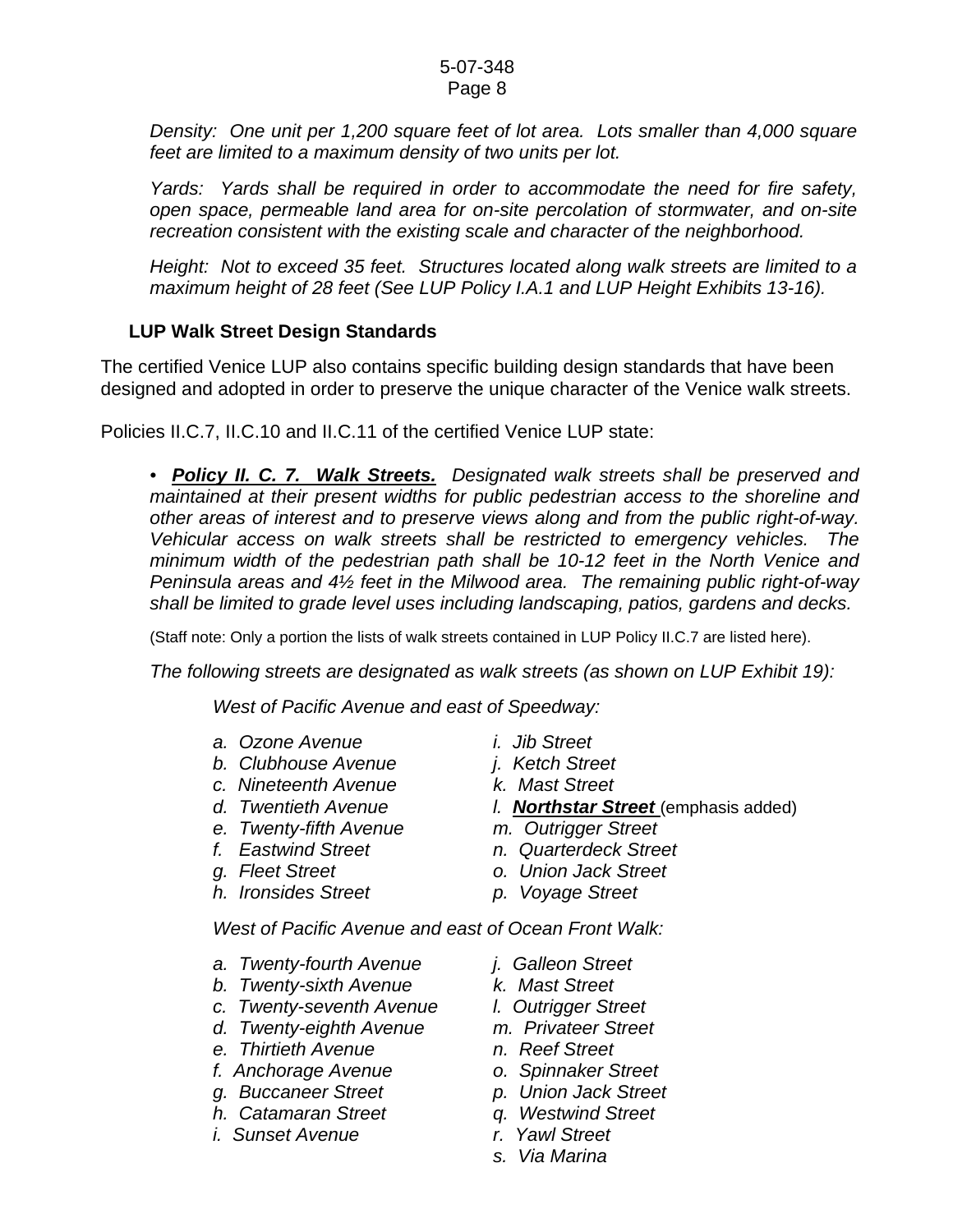*• Policy II. C. 10. Walk Streets -- Residential Development Standards. New residential development along walk streets shall enhance both public access and neighborhood character. Building materials, colors, massing and scale of new structures shall complement those of existing structures in the neighborhood. Building facades shall be varied and articulated to provide visual interest to pedestrians. Primary ground floor residential building entrances and frequent windows shall face the walk streets. Front porches, bays, and balconies shall be encouraged. In case of duplexes and low density multiple-family buildings, entries shall be located in the exterior building facade for each residential unit, shall face walk streets, and be well-defined and separate.* 

*• Policy II. C. 11. Encroachments into Walk Street Right-of-Way. Encroachments into City right-of-way shall be limited to grade level uses including gardens, patios, landscaping, ground level decks and fences. The gardens/patios in the right-of-way, between the fences and the buildings, shall be permitted to provide a transitional zone between the public path ways and private dwellings. To create a defensible space, the planting along the walk streets shall not impede the view of walkways by the residents and the view of the gardens by the pedestrian. Creative use and arrangement of permeable paving materials shall be encouraged. Any fence, wall or hedge erected in the public right-of-way shall not exceed 42 inches in height as measured from the existing grade of the public right-of-way. The use of decorative fence patterns such as split rail, picket and rustic is encouraged. New fences shall be located in line with existing fences on the same side of the street.* 

Since the Commission certified the Venice LUP in 2001, it has acted on a number of proposals for development (single-family residence and duplexes) along the Venice walk streets. Most of the proposals were for development that conformed to the 28-foot height limit, but a few proposals exceeded the LUP height limit of 28 feet. In two cases along walk streets where the City had granted exceptions to the 28-foot height limit, the Commission overturned the exceptions during the coastal development permit process and required the new development to conform to the 28-foot limit in order to protect community character and public access [See Coastal Development Permit 5-01-131 (Smith) & Appeal A5-VEN-01-392 (King)]. Neither of these two projects was located in the Marina Peninsula area, where the older 35-foot (and higher) height limits has resulted in taller buildings lining the walk streets than in North Venice and Milwood.

Since 2001, the Commission has acted on three cases in the Marina Peninsula area where the applicants requested an exception to the 28-foot height limit [See Coastal Development Permits 5-02-353 (Lowenstein) and 5-05-076 (Roddy)]. In the first case, the Commission approved a 38.5-foot high single-family residence on a walk street (Reef Street) located a few blocks south of the currently proposed project. The Commission found that the unique design of the proposed 38.5-foot high structure would improve the character of the walk street and it would not cause any adverse impact since the surrounding buildings were taller. In the second case, the Commission approved a 31-foot high duplex on another walk street located a few blocks south of the currently proposed project (Quarterdeck Street), finding that the proposed 31-foot high structure would not adversely alter the character of the walk street since the surrounding buildings were taller than the proposed building. The third case was the Commission's prior approval of the 29-foot high building on the proposed project site [See Coastal Development Permit 5-05-165 (Rivera & Pham)]. In any case, the standard of review for the proposed development is the Chapter 3 policies of the Coastal Act. The certified Venice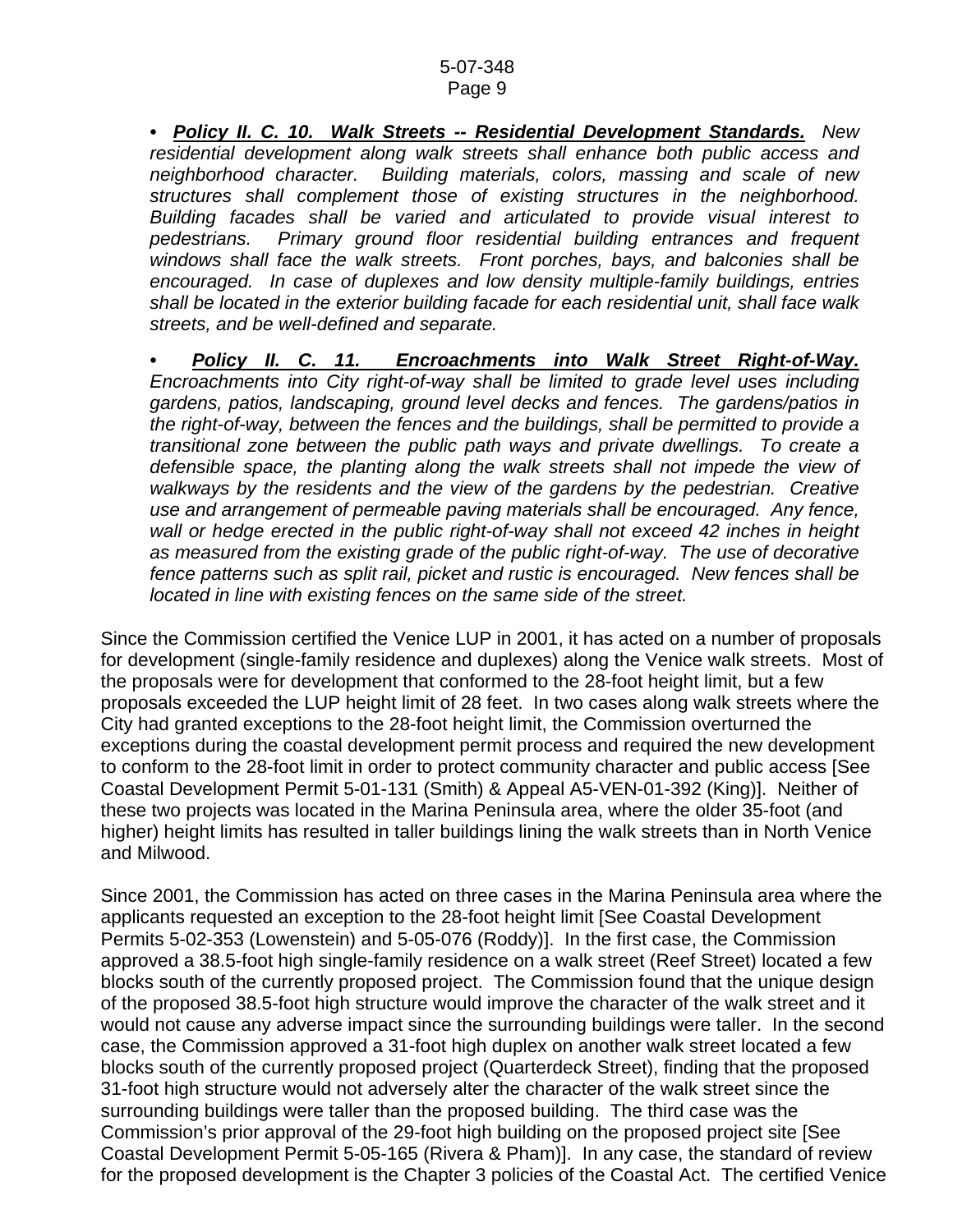LUP provides specific guidance for the Commission's interpretation of the relevant Chapter 3 policies.

### **C. Community Character**

As stated above, the standard of review for the proposed development is the Chapter 3 policies of the Coastal Act, rather than the policies of the certified LUP. The Coastal Act requires that the scenic and visual qualities of coastal areas shall be considered and protected, that development be visually compatible with the character of surrounding areas, and that special neighborhoods be protected.

Section 30251 of the Coastal Act states:

 The scenic and visual qualities of coastal areas shall be considered and protected as a resource of public importance. Permitted development shall be sited and designed to protect views to and along the ocean and scenic coastal areas, to minimize the alteration of natural land forms, to be visually compatible with the character of surrounding areas, and, where feasible, to restore and enhance visual quality in visually degraded areas. New development in highly scenic areas such as those designated in the California Coastline Preservation and Recreation Plan prepared by the Department of Parks and Recreation and by local government shall be subordinate to the character of its setting.

Section 30253(5) of the Coastal Act states, in part:

 New development shall: (5) Where appropriate, protect special communities and neighborhoods which, because of their unique characteristics, are popular visitor destination points for recreational uses.

Building height and bulk can adversely affect the scenic and visual qualities of the Venice coastal area and the unique character of its walk streets. Architectural design and the provision, or lack thereof, of adequate open space and landscaping can also strongly influence community character and visual resources. The certified Venice LUP contains specific building limits and design standards that have been designed and adopted in order to preserve the unique character of the Venice walk streets and neighborhoods. The certified LUP policies are used to provide guidance for interpreting the requirements of Sections 30251 and 30253 of the Coastal Act. [*See Pages Seven through Nine of this report for certified LUP Policies I.A.7, II.C.7, II.C.10 and II.C.11*.]

### **Character of the Marina Peninsula Area of Venice**

The Marina Peninsula neighborhood occupies a narrow strip of land in South Venice between a wide sandy beach on the west and Ballona Lagoon and Grand Canal to the east (Exhibit #2). The neighborhood is comprised primarily of multi-unit residential structures that vary in height between twenty and fifty feet. There are no commercial uses in the area, except at the northern end of the neighborhood near Venice Pier. Speedway and the rear alleys provide vehicular access to the residential neighborhood, since most of the neighborhood streets are designated as walk streets where vehicles are prohibited.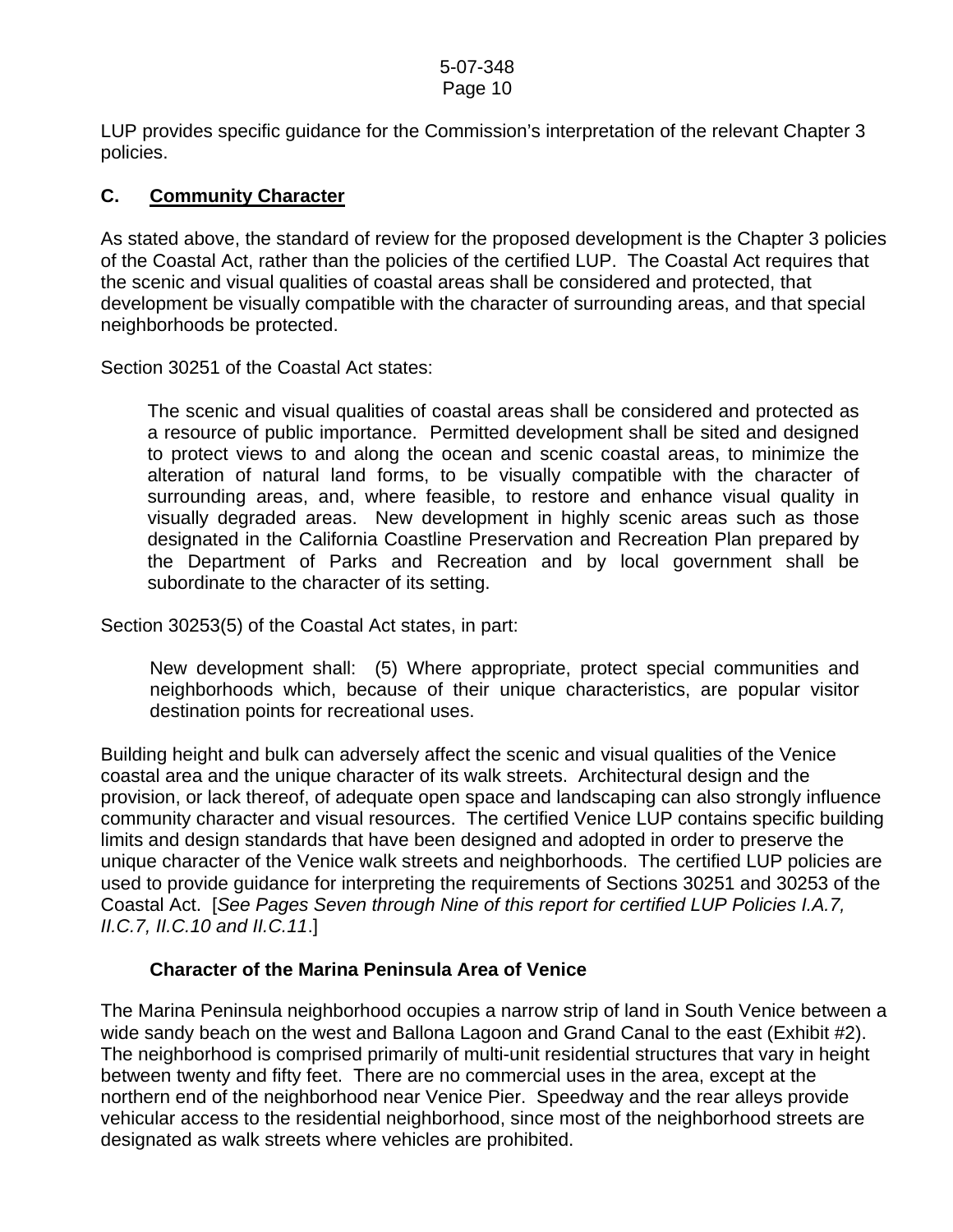The area's history of changing height limits accounts for the wide variation in building heights in the Marina Peninsula area. All of the existing structures along Northstar Street, where the proposed project is located, are four-to-five level multi-unit structures much taller than the current 28-foot height limit. Prior to the 1970s, the height and density of buildings in the Marina Peninsula area was largely unregulated, and several large condominium buildings were built with heights of forty-to-fifty feet. In 1980, when the Commission adopted the Regional Interpretive Guidelines for Los Angeles County, the height limit for the Marina Peninsula area was lowered to 35 feet. In 2001, the Commission certified the Venice LUP with a 28-foot height limit for development along all Venice walk streets, including the walk streets in the Marina Peninsula area.

The walk streets in North Venice, Marina Peninsula and Milwood neighborhoods of Venice are among the most pleasant pedestrian amenities in Los Angeles and many of them provide excellent vertical access to the beach. The Venice walk streets are generally typical of a number of southern California beach communities that were originally developed with weekend beach cottages early in the twentieth century when streetcars served these communities. Walk streets generally have narrow, pedestrian friendly walkways down the middle of the right-ofway, with landscaped "front yards" that encroach into the right-of-way up to the edge of the open public walkway that runs along the center of the right-of-way.

The project site abuts Northstar Street, a forty-foot wide City right-of-way designated as a walk street by the certified Venice LUP (Exhibit #3). The Northstar Street right-of-way is a valuable public resource that is afforded special protection by the certified Venice LUP as it provides direct pedestrian access to the beach with its ten-foot wide asphalt walkway that runs down the center of the walk street. Northstar Street (the segment inland of Speedway Alley) is closed to vehicular use. The lots along the Northstar Street right-of-way, including the applicants', have enclosed part of the right-of-way and landscaped it consistent with certified Venice LUP Policy II.C.11 (*See Page Nine*).

### **Compliance with the Coastal Act and Venice LUP**

The primary issue with the proposed project is whether the proposed project is compatible with the character of the surrounding (Marina Peninsula) neighborhood as required by Section 30251 of the Coastal Act. The general height limit for development in the project area, as stated in the certified LUP, is 35 feet (Exhibit #2). Along Northstar Street, a designated walk street, the height limit is lower at 28 feet. The proposed project is 29 feet in height above the walk street, and has been approved by the City of Los Angeles Planning Department.

The applicants have listed several reasons why they should be permitted to exceed the height limit by twelve inches:

- 1. At one foot, it's a minor exception.
- 2. With the additional twelve inches, they can build the proposed three-level duplex with normal ceiling heights, and the building would still be smaller in scale and density than all of the existing structures on the street.
- 3. All of the other buildings on the street are higher than 29 feet, so the proposed project would not adversely affect community character.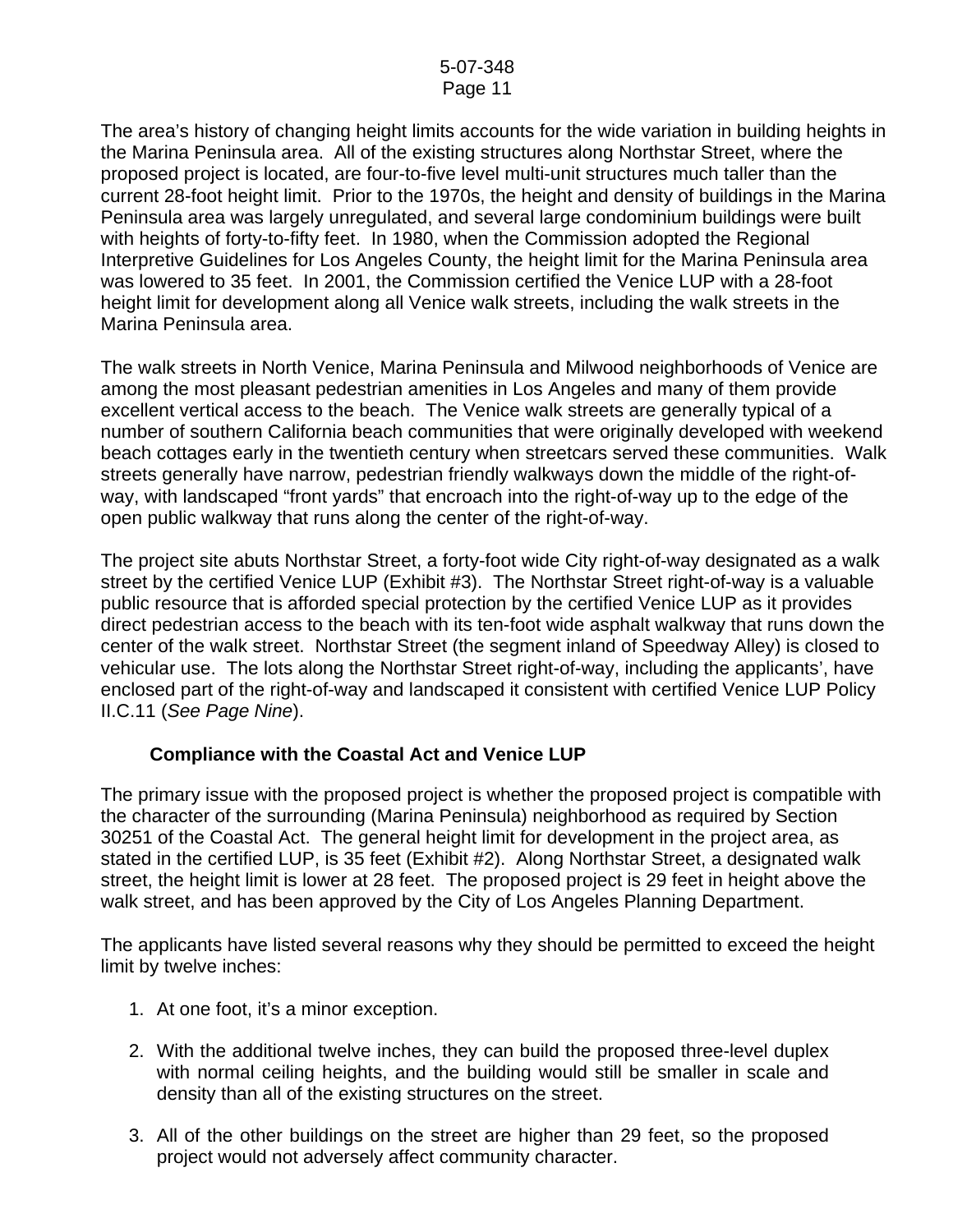4. The design of the proposed duplex is sufficiently set back (30 feet) from the public walkway in the center of the walk street, thus protecting the character of the walk street.

The Commission can approve development that exceeds the LUP height limit and approve the proposed project only if it finds that it is consistent with the Chapter 3 policies of the Coastal Act. Sections 30251 and 30253 of the Coastal Act require that the Venice walk streets be protected from development that would negatively affect pedestrian access and the unique scenic qualities of the walk streets. In this specific case, the staff is recommending that the Commission find that the proposed project, as conditioned, would not adversely affect visual resources or community character and is consistent with the Chapter 3 policies of the Coastal Act. The approval of the proposed project in excess of the height limit set forth by the certified Venice LUP will not set a negative precedent because of the unique circumstances evident at this site and on this block, none of which, on its own, would necessarily have sufficed to make the proposed structure approvable.

Because of the unique circumstances of the proposed project, it would not negatively affect the character and scenic and visual qualities of the community, even though the proposed structure exceeds the certified LUP height limit. Among those unique circumstances is the fact that the proposed project will be lower in height than all the existing structures on Northstar Street. The proposed project would also be lower in height than the majority of the buildings in the immediate neighborhood (along Northstar Street and the site's rear alley) and would not have any detrimental effect on surrounding properties. In addition, the proposed project would not adversely affect the visual quality and character of the block with its proposed setback from the public walkway and its landscaped front yard area (Exhibit #4). The proposed setback and front yard landscaping will partially obscure the structure's visibility from the center of the walk street, and the proposed project will not obstruct any public views or block public access along the walk street. Therefore, the Commission can find that the proposed project will have a positive effect on the scenic and visual qualities of the area and is consistent with Sections 30251 and 30253 of the Coastal Act.

In regards to compliance with the certified Venice LUP, the proposed project is consistent with certified LUP Policy II.C.10 which requires that new residential development along walk streets enhance both public access and neighborhood character. Public access and neighborhood character would be enhanced by the increased building setback and improved landscaping proposed to be provided along the Northstar Street right-of-way. Northstar Street leads directly to the beach. In addition, the proposed project's massing and scale would complement the existing structures in the neighborhood, and the proposed building's façade, with its primary ground floor residential building entrance, balconies and frequent windows facing the walk street, will provide visual interest to pedestrians as required by LUP Policy II.C.10 (Exhibit #7).

In order to ensure that the proposed project is constructed consistent with the plan and design that is being presented and approved by the Commission, special conditions are imposed that require strict compliance with the proposal as set forth in the application. Any deviation from the approved plans must be submitted for review by the Executive Director to determine whether an amendment to this coastal development permit is required. As conditioned, the proposed project is found to be consistent with Sections 30251 and 30253 of the Coastal Act.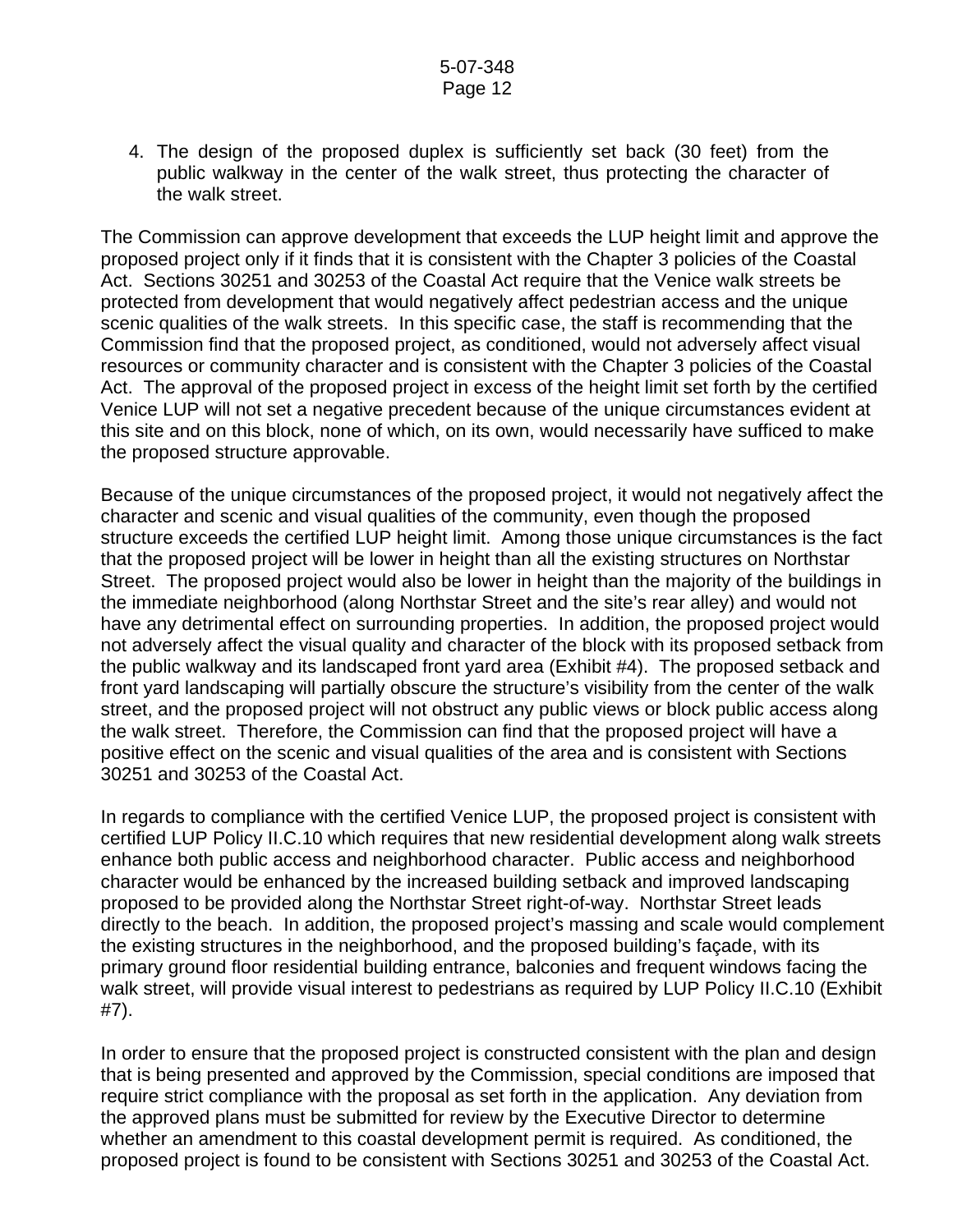### **D. Public Access and Recreation**

The Coastal Act and the policies of the certified Venice LUP protect public access along the Venice walk streets. The following policy of the certified Venice LUP protects the Venice walk streets for public pedestrian access:

*• Policy II. C. 7. Walk Streets. Designated walk streets shall be preserved and maintained at their present widths for public pedestrian access to the shoreline and other areas of interest and to preserve views along and from the public right-of-way. Vehicular access on walk streets shall be restricted to emergency vehicles. The minimum width of the pedestrian path shall be 10-12 feet in the North Venice and Peninsula areas and 4½ feet in the Milwood area. The remaining public right-ofway shall be limited to grade level uses including landscaping, patios, gardens and decks.* 

Section 30210 of the Coastal Act states:

In carrying out the requirement of Section 4 of Article X of the California Constitution, maximum access, which shall be conspicuously posted, and recreational opportunities shall be provided for all the people consistent with public safety needs and the need to protect public rights, rights of private property owners, and natural resource areas from overuse.

Shoreline recreation resources in the Venice area include: Venice Beach, Ballona Lagoon, the Venice Canals, walk streets, and the Marina del Rey north jetty. Venice Beach is a publicly owned sandy beach, which provides direct access to the entire oceanfront shoreline and is readily accessible to pedestrians and bicyclists. The walk streets in the Marina Peninsula neighborhood provide excellent pedestrian access to the beach. It is a goal of the Coastal Commission and the City to protect these public resources.

The proposed project will not obstruct any public views or block public access along the walk street. The proposed development also does not interfere with public recreational use of coastal resources. As conditioned, the proposed development will not have any new adverse impact on public access to the coast or to nearby recreational facilities. Thus, as conditioned, the proposed development conforms with the public access policies of the Coastal Act and certified Venice LUP.

# **E. Marine Resources and Water Quality**

The proposed project incorporates best management practices (BMPs) to improve water quality in the watershed, including the minimization of impervious surfaces on the project site. A 1,050 square foot landscaped front yard will be maintained on the 3,150 square foot lot and abutting right-of-way (Exhibit #4). Special Condition Four requires that the permitted development be conducted in a manner that protects water quality. Therefore, the Commission finds that the proposed development, as conditioned, conforms with Sections 30230 and 32031 of the Coastal Act.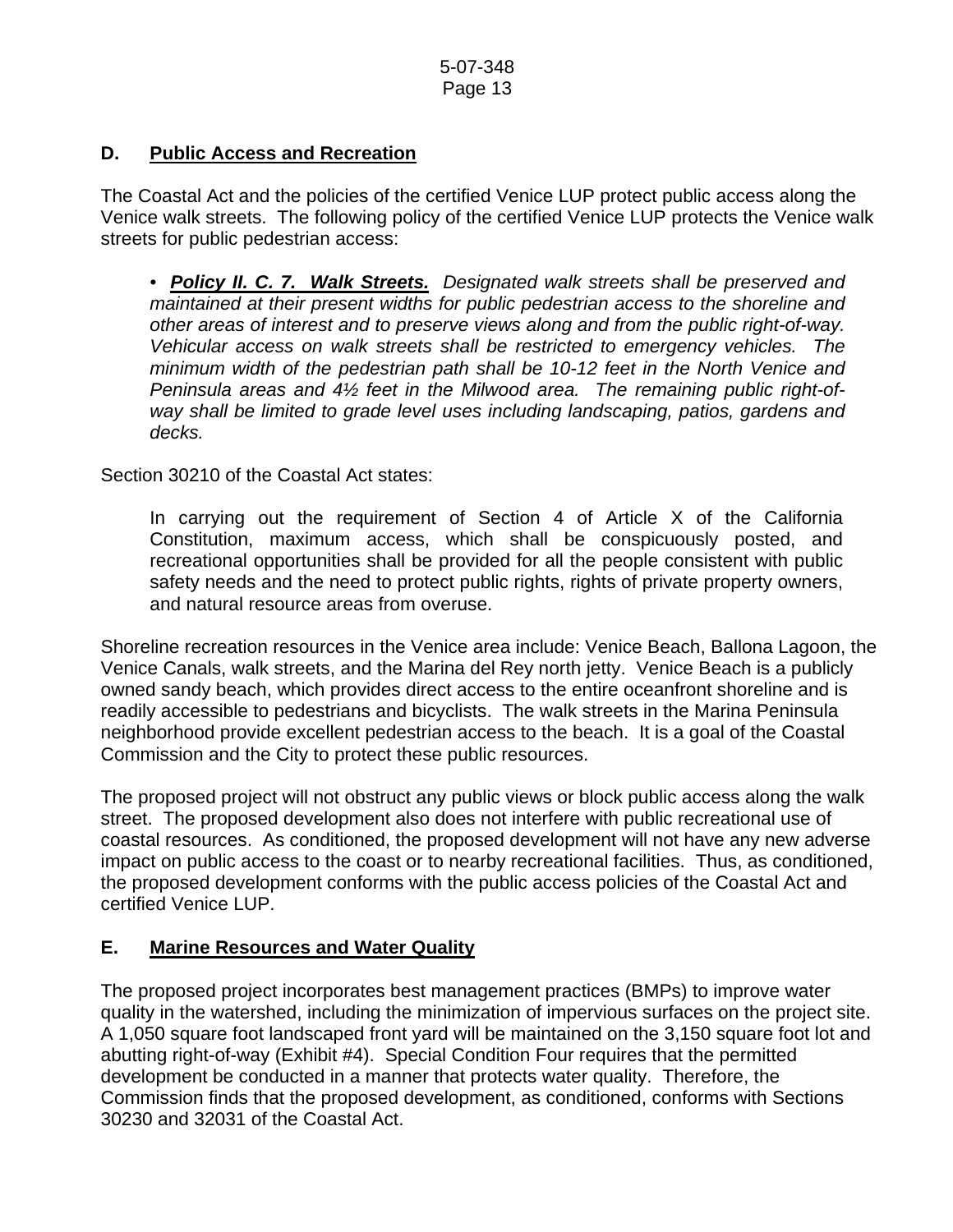# **F. Parking**

The Commission has consistently found that a direct relationship exists between residential density, the provision of adequate parking, and the availability of public access to the coast. Section 30252 requires that new development should maintain and enhance public access to the coast by providing adequate parking facilities.

Section 30252 of the Coastal Act states, in part:

 The location and amount of new development should maintain and enhance public access to the coast by... (4) providing adequate parking facilities....

There is a parking shortage in the Marina Peninsula area that makes public access difficult at times. The availability of parking on the public streets is reduced by the fact that the streets in this neighborhood are primarily walk streets and narrow alleys. The walk streets and alleys provide no public parking, and residents of the area and their guests often occupy the small amount of parking area that may be available for the general public on the surrounding vehicular streets (e.g., Pacific Avenue and Topsail Street) and street ends. To mitigate this problem, the Commission has consistently conditioned new projects in the Marina Peninsula neighborhood to provide two on-site parking spaces per unit, plus guest parking.

The proposed two-unit project includes two attached garages with a total of five parking spaces. One garage is accessed from the rear alley, and the other from Speedway, the side alley (Exhibit #4). Therefore, the proposed project provides an adequate on-site parking supply and conforms to the parking standards for the Marina Peninsula neighborhood. The Commission finds that, only as conditioned to ensure the continued provision of adequate onsite parking, is the proposed project consistent with the public access policies of the Coastal Act.

# **G. Local Coastal Program**

Section 30604(a) of the Coastal Act provides that the Commission shall issue a coastal development permit only if the project will not prejudice the ability of the local government having jurisdiction to prepare a Local Coastal Program (LCP) which conforms with Chapter 3 policies of the Coastal Act:

 (a) Prior to certification of the Local Coastal Program, a coastal development permit shall be issued if the issuing agency, or the commission on appeal, finds that the proposed development is in conformity with the provisions of Chapter 3 (commencing with Section 30200) of this division and that the permitted development will not prejudice the ability of the local government to prepare a Local Coastal Program that is in conformity with the provisions of Chapter 3 (commencing with Section 30200). A denial of a Coastal Development Permit on grounds it would prejudice the ability of the local government to prepare a Local Coastal Program that is in conformity with the provisions of Chapter 3 (commencing with Section 30200) shall be accompanied by a specific finding which sets forth the basis for such conclusion.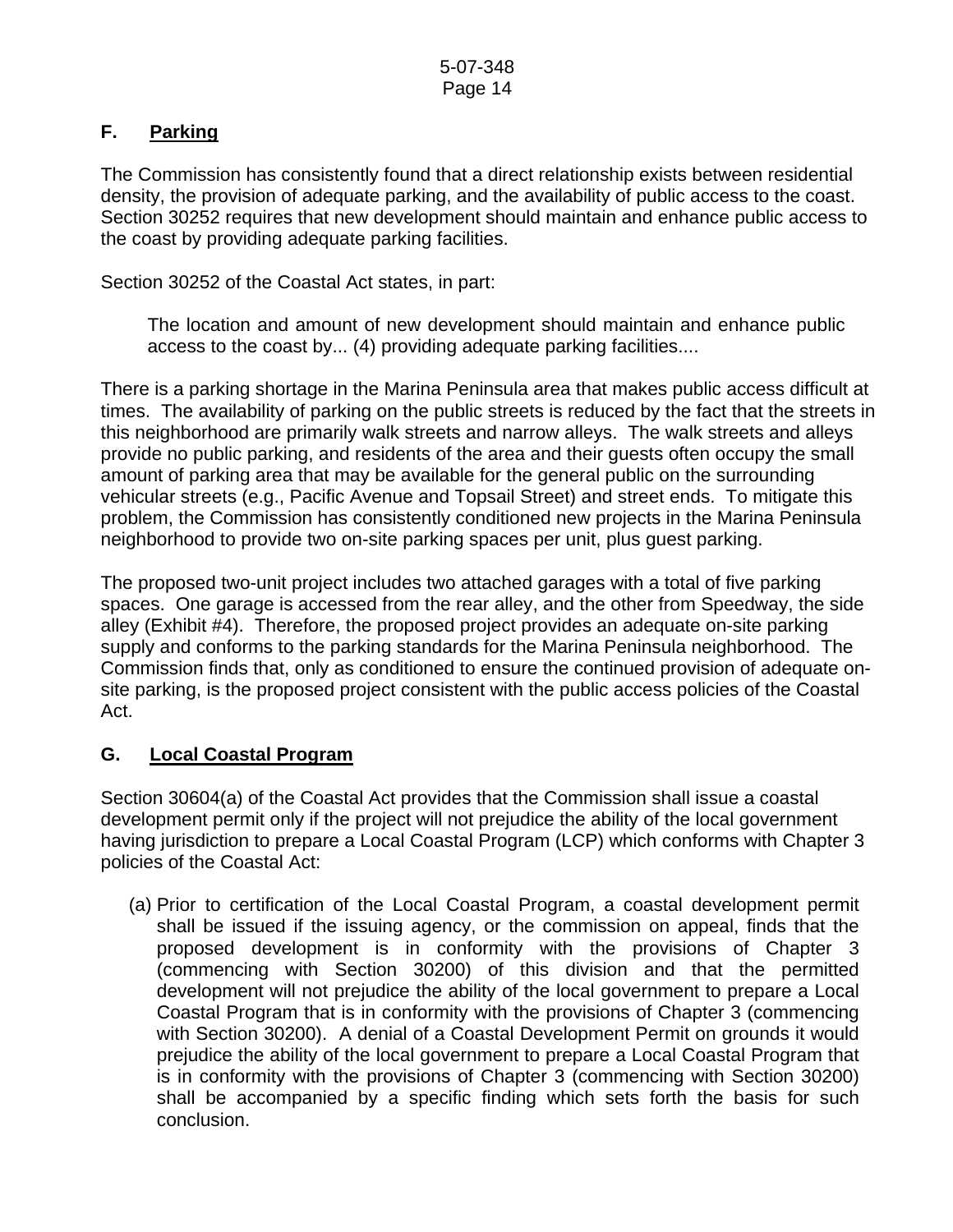The City of Los Angeles does not have a certified Local Coastal Program for the Venice area. The City of Los Angeles Land Use Plan (LUP) for Venice was effectively certified on June 14, 2001. With the exception of the proposed building's height, the project is consistent with the certified Venice LUP. However, as conditioned, the proposed development is consistent with Chapter 3 of the Coastal Act. Therefore, approval of the project, as conditioned, will not prejudice the ability of the local government to prepare an LCP that is in conformity with the provisions of Chapter 3 of the Coastal Act.

### **H. California Environmental Quality Act (CEQA)**

Section 13096 Title 14 of the California Code of Regulations requires Commission approval of a coastal development permit application to be supported by a finding showing the application, as conditioned by any conditions of approval, to be consistent with any applicable requirements of the California Environmental Quality Act (CEQA). Section 21080.5(d)(2)(A) of CEQA prohibits a proposed development from being approved if there are feasible alternatives or feasible mitigation measures available which would substantially lessen any significant adverse effect which the activity may have on the environment.

The proposed project, as conditioned, has been found consistent with the Chapter 3 policies of the Coastal Act. As conditioned, there are no feasible alternatives or feasible mitigation measures available which would substantially lessen any significant adverse effect which the activity may have on the environment. Therefore, the Commission finds that the proposed project, as conditioned to mitigate the identified impacts, is the least environmentally damaging feasible alternative and can be found consistent with the requirements of the Coastal Act to conform to CEQA.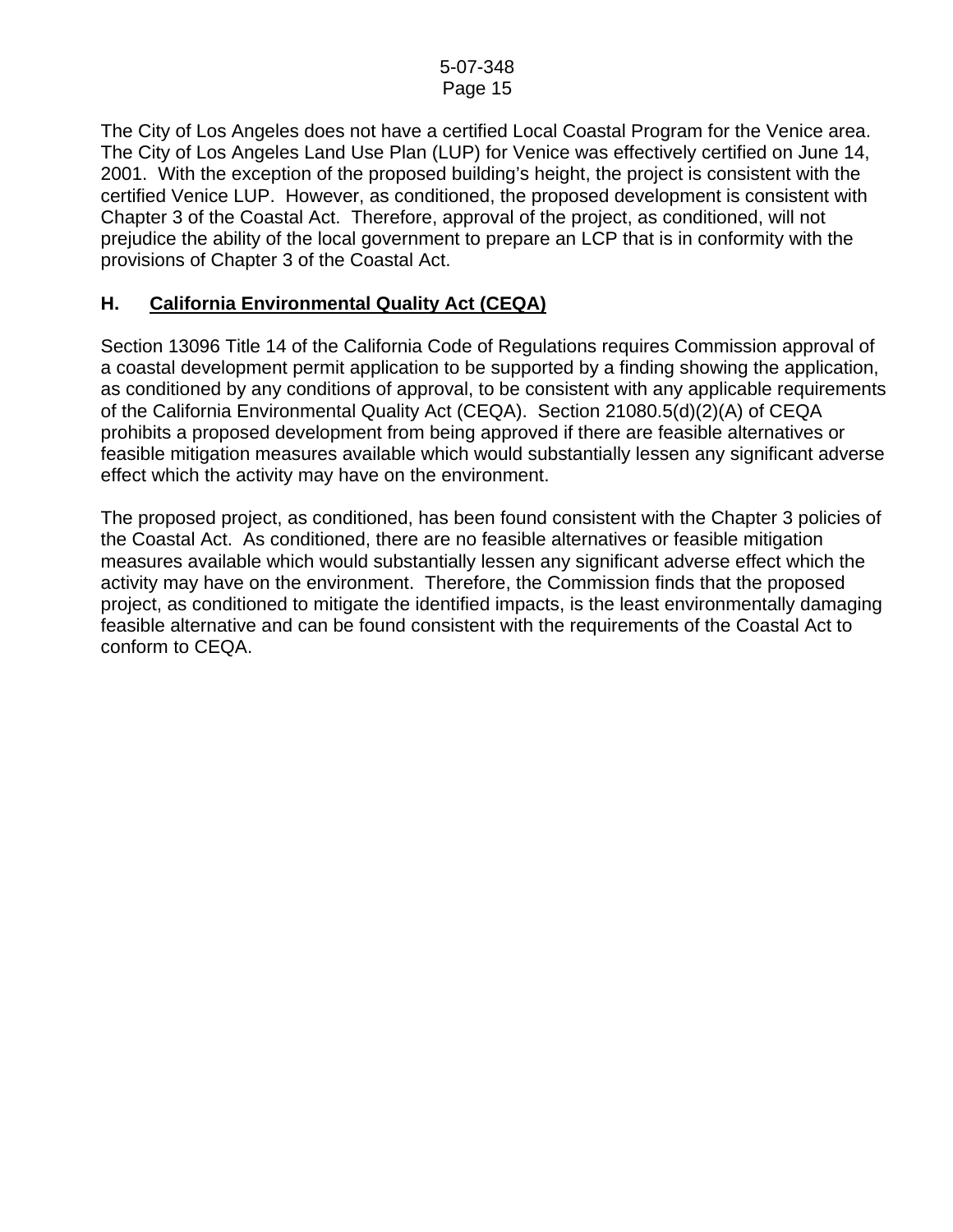

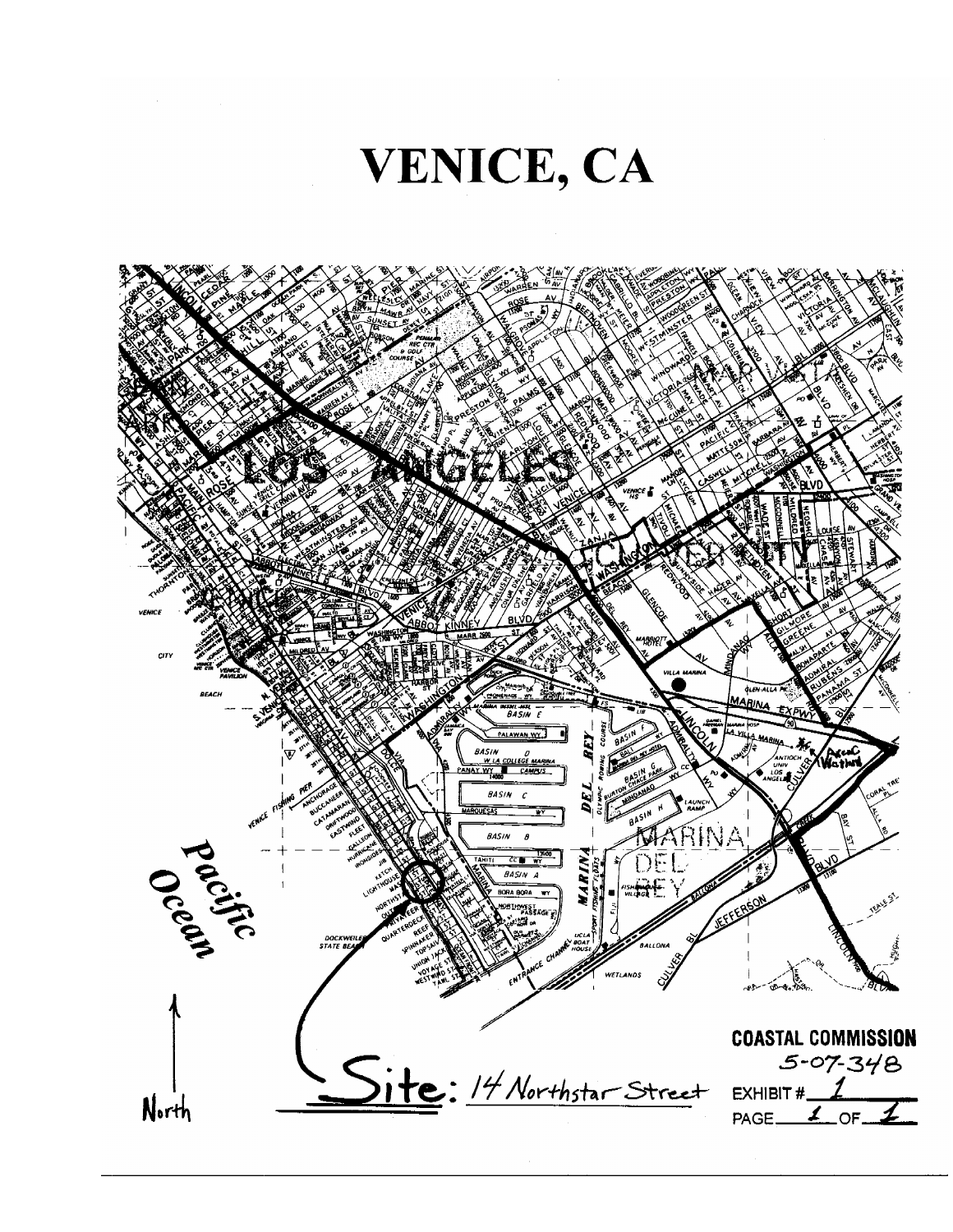

Page 2-11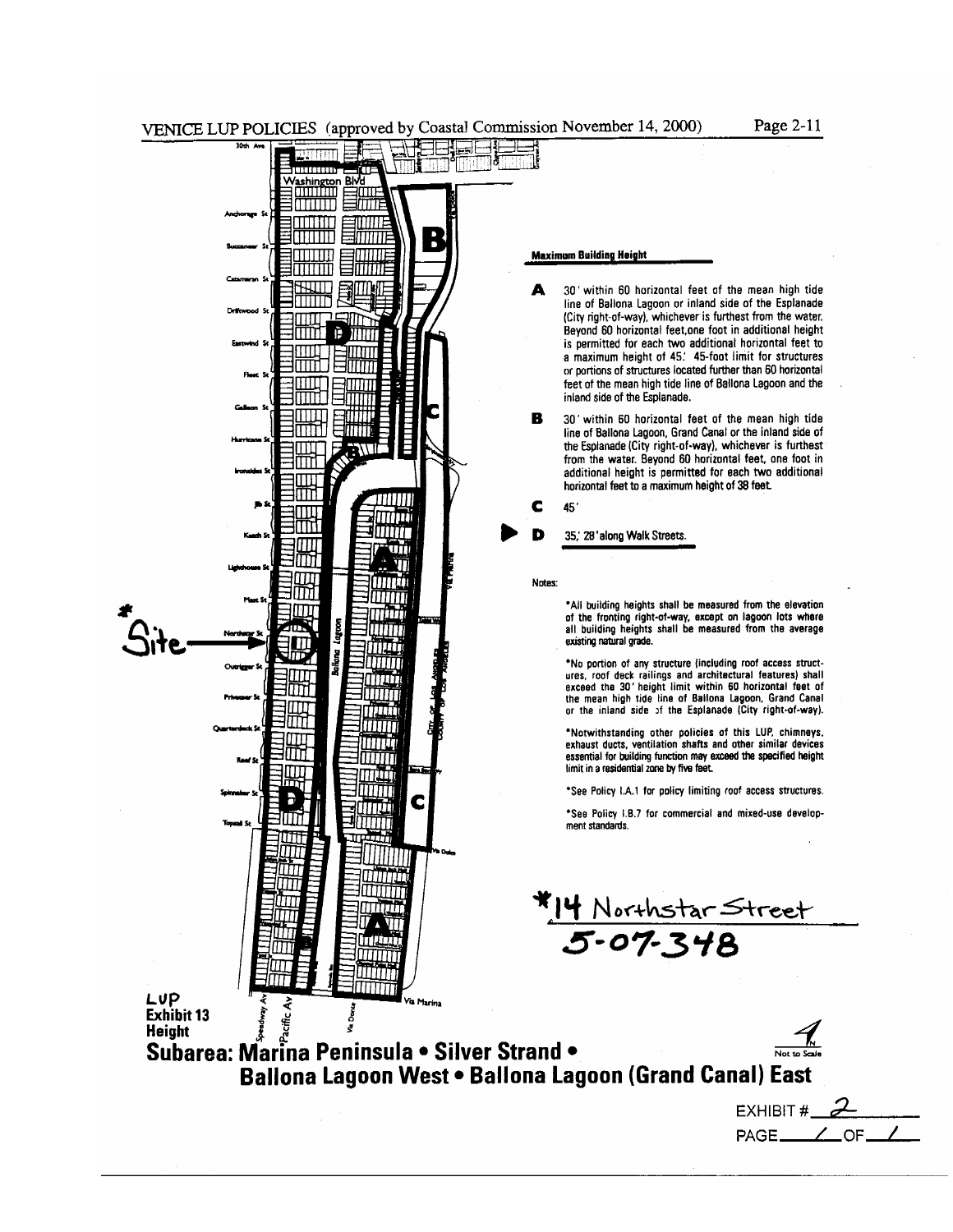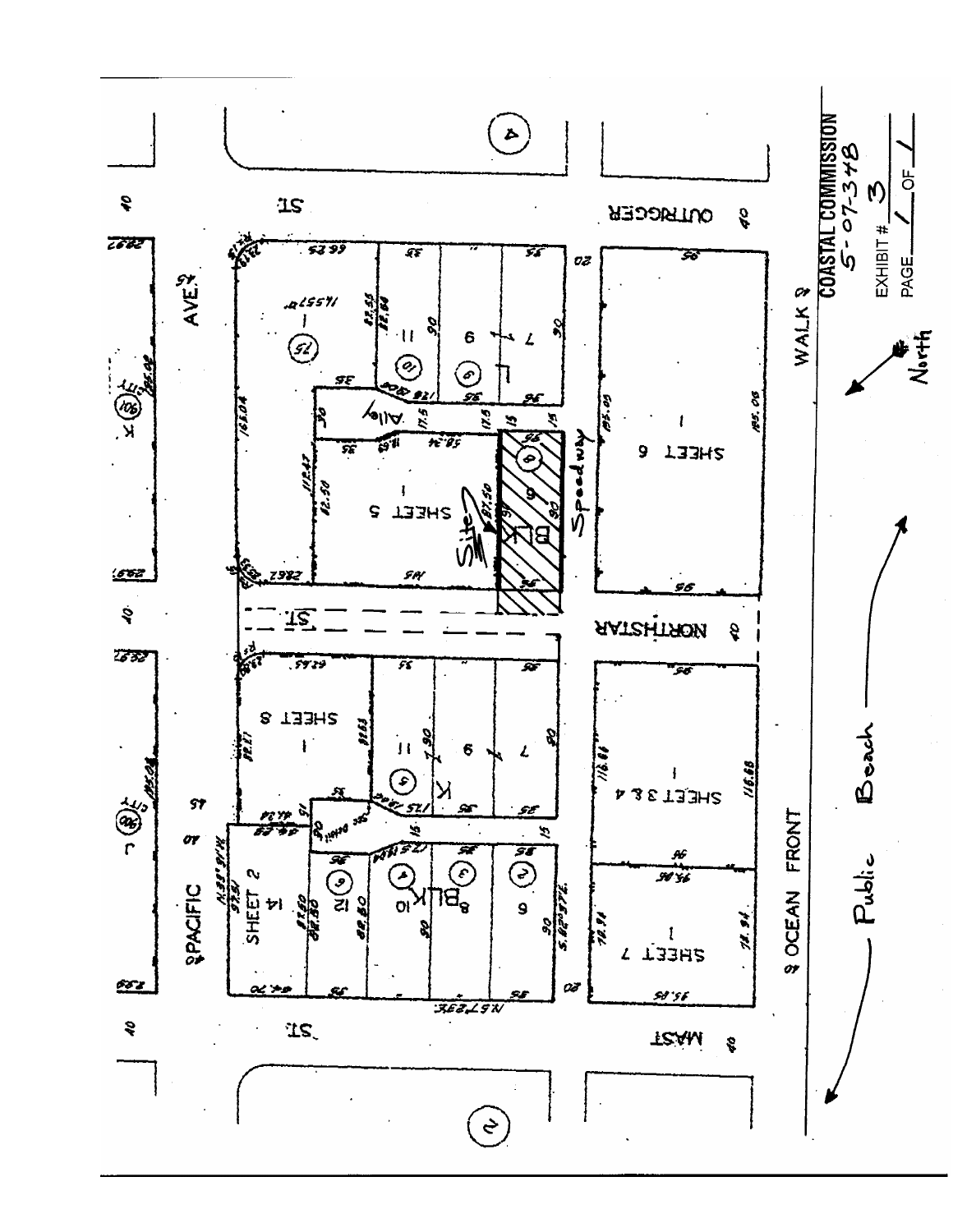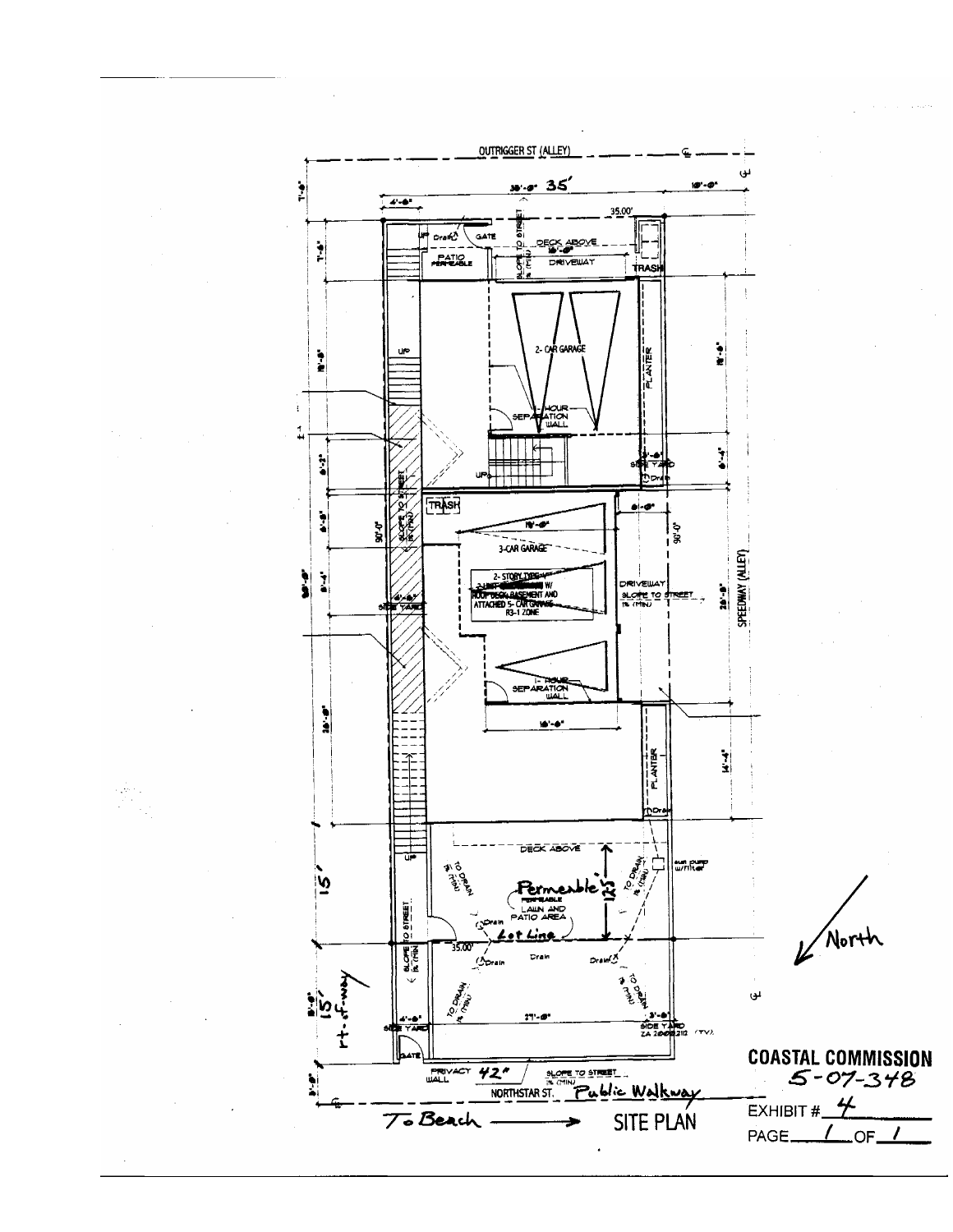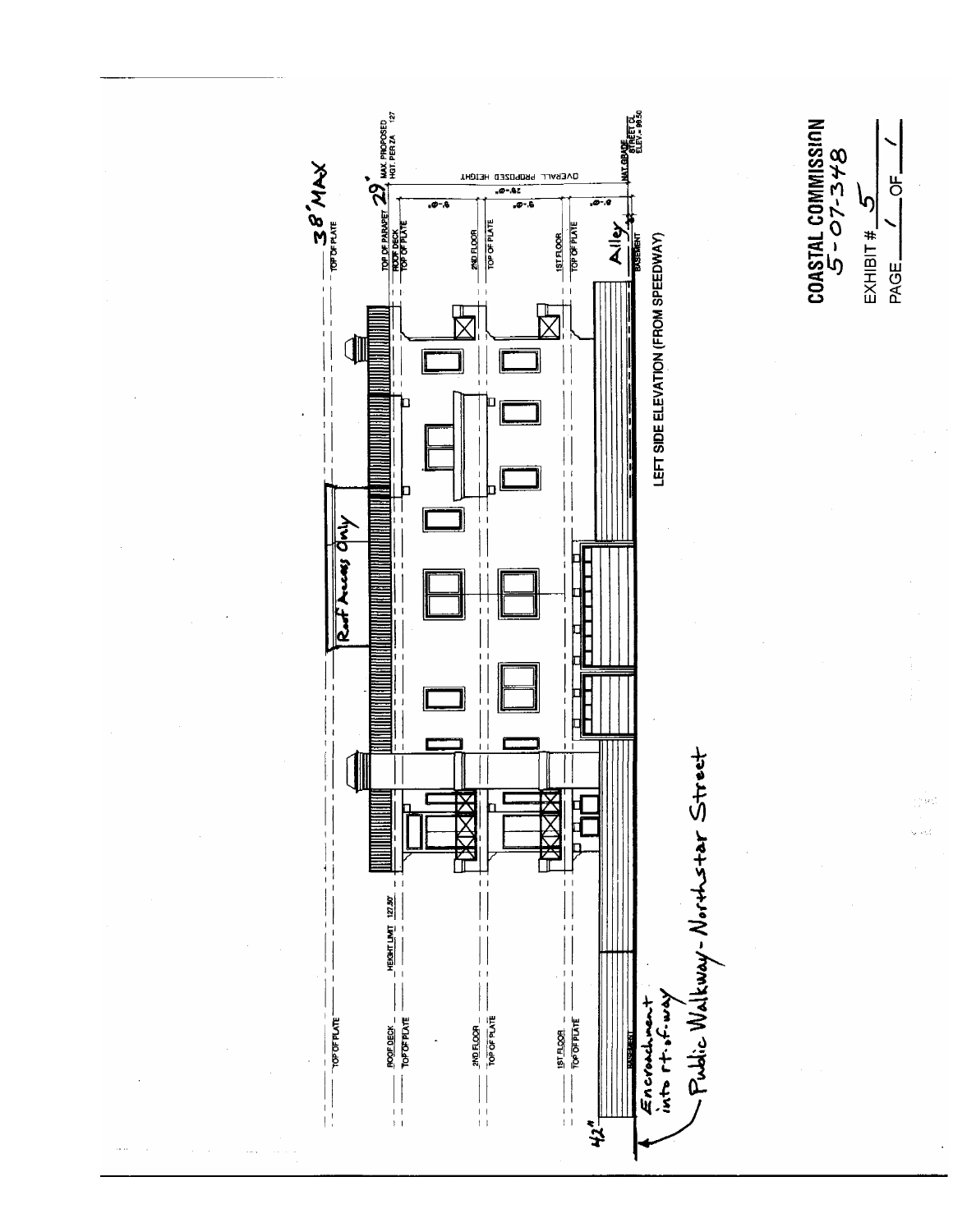